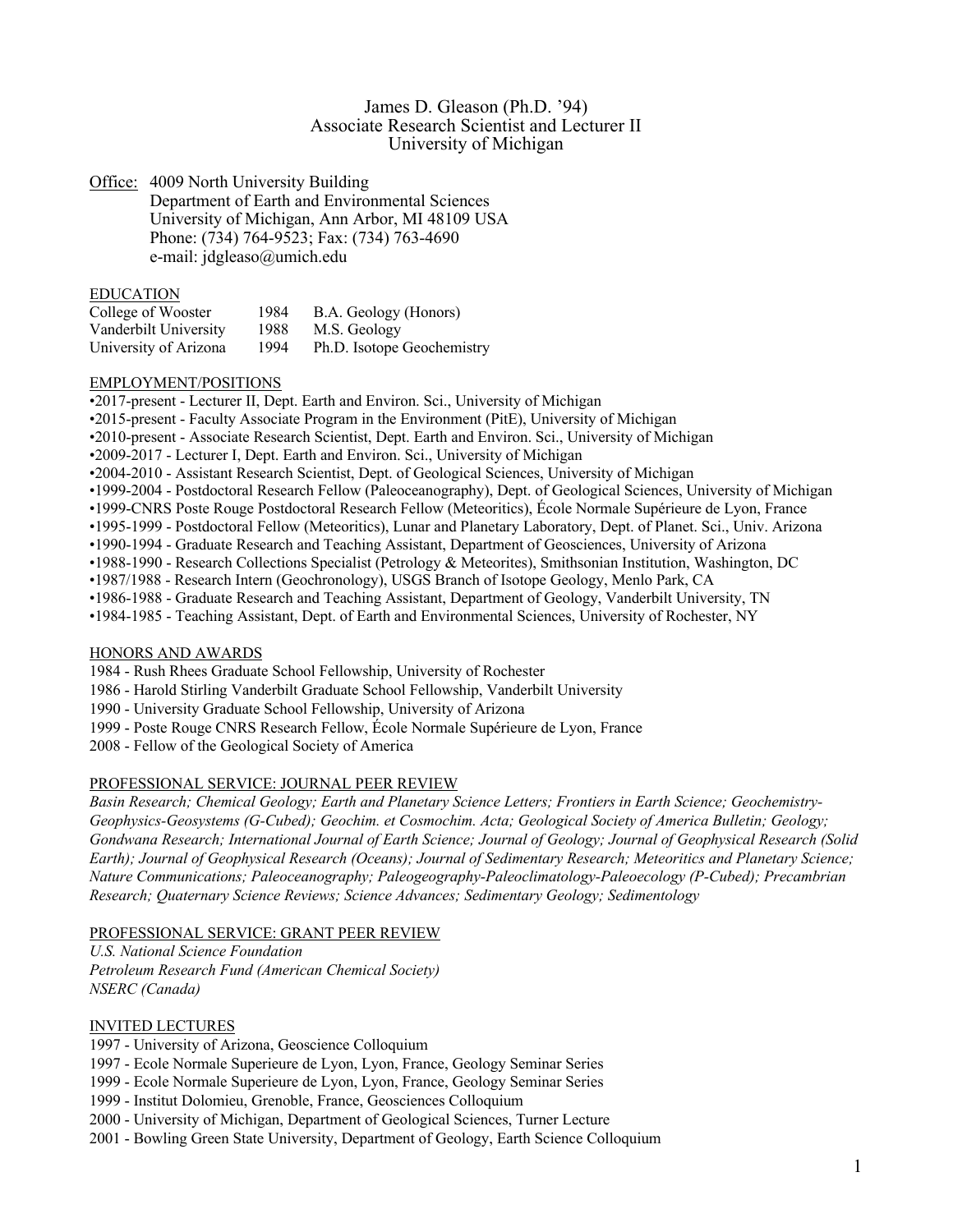- 2002 University of Michigan, Exhibit Museum of Natural History, Public Lecture Series
- 2003 University of Michigan, Exhibit Museum of Natural History, Public Lecture Series
- 2004 College of Wooster, Ohio, Geology Department Geology Club Lecture Series
- 2017 University of Oklahoma, School of Geology and Geophysics Spring Colloquium

## COMMUNITY OUTREACH, COMMITTEE WORK AND SERVICE

- 1999 to present Annual Public Rock ID days through UM Exhibit Museum of Natural History
- 2000 to present Primary contact for public meteorite-related inquiries to University of Michigan
- 2000 to present hosted 6 Turner/Smith Lectures for the Department of Geological Sciences/EES
- 2002 Development of new meteorite exhibit for Exhibit Museum of Natural History, University of Michigan
- 2002 Public lectures promoting Astronomy and Planetary Science through the Exhibit Museum of Natural History
- 2005 Arranged for long-term inter-institutional loan of meteorites from UM Perry Meteorite Collection to the Cranbrook Institute of Sciences, Bloomfield Hills, MI for an exhibit that attracts > 50,000 visitors/year from the Detroit Metro area (currently still on exhibit)
- 2007 Coordinated (w/ W. Wilcox) the decommissioning of 3001 C.C. Little Oceanography laboratories for renovation of the new Earth System Science laboratory complex
- 2007 to present GSA campus representative
- 2008 International Polar Year Exhibit Participant, Exhibit Museum of Natural History
- 2010 Antarctic/ANDRILL Climate Change Workshop (co-facilitator, w/ UM Exhibit Museum)
- 2010 Antarctic/ANDRILL Climate Change Student Summit (guest faculty, w/ UM Exhibit Museum)
- 2011 Collaborator on Ancient Rocks exhibit, UM Exhibit Museum of Natural History
- 2014 to present Curator in Charge (Stuart Perry Meteorite Collection EES)
- 2015 to present Astronomy/EES liaison with MIRA for meteorite teaching collection classroom support
- 2015 to present Advisor to Museum of Natural History (UMMNH) for new exhibit development
- 2016 to present UMMNH Faculty Science Advisory Committee (3-year term)
- 2017 preconcert panelist for University of Michigan School of Music multi-media presentation of Holst's *The Planets*
- 2018 Exhibit development (significant time allocation) for new UMMNH Earth and Space Science exhibits in BSB

## RESEARCH GRANTS

1996 Co-I: Mineralogical and trace-element studies of meteorites and meteorite impacts (NASA Planetary Materials and Geochemistry grant NAGW3373, W.V. Boynton, PI, \$240,000/3yr)

1997 Co-I: Chemostratigraphy and biostratigraphic correlation of Ordovician sedimentary sequences, Ouachita and Southern Appalachian Mountains (Petroleum Research Fund/American Chemical Society, S.C. Finney, PI, \$47,822/2yr) 2000 Co-I: Ordovician paleogeography of the Argentine Precordillera (Petroleum Research Fund/American Chemical Society, S.C. Finney, PI, \$28,830/1yr)

2002 Co-I: Climate systems in transition: Winds and wind-driven circulation during the mid-Cenozoic global cooling (NSF Grant OCE-0136829, D. Rea, PI; T. Moore and R. Owen, Co-PI's, \$350,487/4yrs)

2006 Co-PI: Collaborative Research: History and timescale of paleoceanographic change in the Arctic Ocean (NSF Grant OCE-0550702, T. Moore, PI; Co-PI's J. Gleason, D. Thomas, J. Blum and R. Owen, \$251,559/3yrs)

2009 PI: Arctic Ocean redox history and Hg cycling using redox-sensitive trace metals and Hg isotopes: influence of sea ice (NSF Grant OPP-0909264, J. Gleason, PI; J. Blum, T. Moore, P. Meyers, Co-PI's, \$191,972/4yrs)

2015 PI: IODP Expedition 354 Bengal Fan: Late Cenozoic sediment record of Himalayan orogeny and climate

(International Ocean Drilling Program, Consortium for Ocean Leadership, J. Gleason PI, \$40,000/1yr)

2016 PI: Collaborative Research: Investigating the Biotic and Paleoclimatic Consequences of Dust in the Late Paleozoic (NSF Grant EAR-1337440, collaborative with S. Aciego and L. Soreghan; Gleason PI, \$45,000/3yrs)

2020 PI: NSF GEO-NERC: Collaborative Research: Impact of the Plio-Pleistocene Transition on Provenance and Sediment Routing from the Himalaya to the Deep-Sea Bengal Fan; NSF Grant OCE-2026826, \$976,468/3yrs collaborative with M. Blum (Kansas), Y. Najman (Lancaster), D. Orme (Montana State), K. Sundell (Arizona); J. Gleason, UM-PI (\$96,832/3yrs)

# TEACHING GRANTS & DEI ACTIVITY

-2019 Large Course Initiative Grant supporting innovations for teaching large courses UM CRLT (\$2,000) -2019 Participant in LEO Inclusive Teaching Program

# COURSES TAUGHT FOR THE DEPARTMENT (Mentored/Co-Mentored >60 GSI's at UM)

Fall 2002 GS 201 Intro to Physical Geography (co-taught w/ B. Kennedy; 4 credits with lab) Winter 2003 GS 201 Intro to Physical Geography (co-taught w/ B. Kennedy; 4 credits with lab) Winter 2004 GS 206 How the Earth Works – the Water cycle (2 credits) Summer 2009 GS 116 (Camp Davis Field Station) Intro to Geology co-taught w/ C. Poulsen and J. Blum; 5 credits)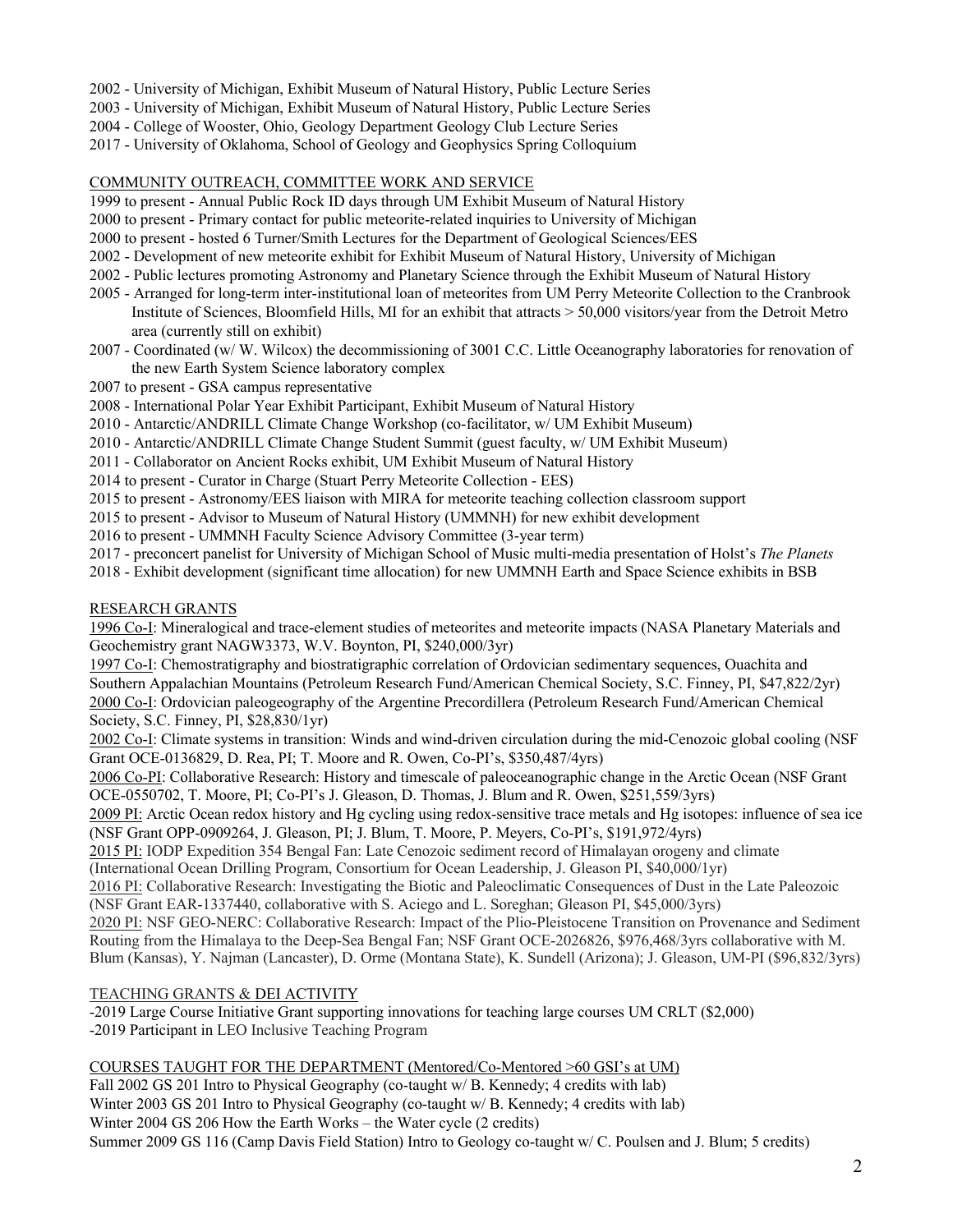Fall 2009 GS 201 Intro to Physical Geography (4 credits with lab) Summer 2010 GS 116 (Camp Davis Field Station) Intro to Geology (co-taught w/ D. Horton and J. Blum; 5 credits) Fall 2010 GS 201 Intro to Physical Geography (4 credits with lab) Winter 2012 Earth 114 Mini Course on Global Warming (1 credit) Summer 2012 Earth 116 (Camp Davis Field Station) Intro to Geology (co-taught w/ S. Aciego; 5 credits) Winter 2013 Earth 114 Mini Course on Global Warming (1 credit) Summer 2013 Earth 116 (Camp Davis Field Station) Intro to Geology (co-taught w/ S. Aciego; 5 credits) Fall 2013 Earth 113 Mini Course on Planets and Moons (1 credit) Fall 2013 Earth 171 Global Change (co-taught with G. Kling and C. Badgley; 4 credits) Winter 2014 Earth 113 Mini Course on Planets and Moons (1 credit) Winter 2014 Earth 114 Mini Course on Global Warming (1 credit) Summer 2014 Earth 116 (Camp Davis Field Station) Intro to Geology (co-taught w/ S. Aciego; 5 credits) Fall 2014 Earth 201 Introduction to Physical Geography and the Environment (4 credits with lab) Fall 2014 Earth 171 Global Change (co-taught with G. Kling and K. Nadelhoffer; 4 credits) *\*Winter 2015 on leave for 2 months scientific drilling in the Indian Ocean with IODP* Summer 2015 Earth 116 (Camp Davis Field Station) Intro to Geology (co-taught w/ S. Aciego; 5 credits) Fall 2015 Earth 201 Introduction to Physical Geography and the Environment (4 credits with lab) Fall 2015 Earth 171 Global Change (co-taught with G. Kling and C. Badgley; 4 credits) Winter 2016 Earth 113 Mini Course on Planets and Moons (1 credit) Winter 2016 Earth 114 Mini Course on Global Warming (1 credit) Winter 2016 Earth 120 Geology of National Parks (4 credits with lab) Summer 2016 Earth 116 (Camp Davis Field Station) Intro to Geology (co-taught w/ J. Ritsema and J. Li; 5 credits) Fall 2016 Earth 201 Introduction to Physical Geography and the Environment (4 credits with lab) Fall 2016 Earth 171 Global Change (co-taught with G. Kling and C. Badgley; 4 credits) Winter 2017 Earth 113 Mini Course on Planets and Moons (1 credit) Winter 2017 Earth 114 Mini Course on Global Warming (1 credit) Winter 2017 Earth 146 1<sup>st</sup> year seminar in Plate Tectonics (3 credits) Summer 2017 Earth 116 (Camp Davis Field Station) Intro to Geology (co-taught w/ J. Ritsema; 5 credits) Fall 2017 Earth 201 Introduction to Physical Geography and the Environment (4 credits with lab) Fall 2017 Earth 113 Mini Course on Planets and Moons (1 credit) Winter 2018 Earth 114 Mini Course on Global Warming (1 credit) Winter 2018 Earth 113 Mini Course on Planets and Moons (1 credit) Winter 2018 Earth 153 1<sup>st</sup> year seminar in Habitable Planets (3 credits) Spring 2018 Earth 113 Mini Course on Planets and Moons (1 credit) Summer 2018 Earth 116 (Camp Davis Field Station) Intro to Geology (co-taught w/ J. Ritsema; 5 credits) Fall 2018 Earth 201 Introduction to Physical Geography and the Environment (4 credits with lab) Fall 2018 Earth 113 Mini Course on Planets and Moons (1 credit) Winter 2019 Earth 114 Mini Course on Global Warming (1 credit) Winter 2019 Earth 113 Mini Course on Planets and Moons (1 credit) Winter 2019 Earth 120 Geology of National Parks (4 credits with lab) Spring 2019 Earth 113 Mini Course on Planets and Moons (1 credit) Summer 2019 Earth 116 (Camp Davis Field Station) Intro to Geology (co-taught w/ J. Ritsema; 5 credits) Fall 2019 Earth 201 Introduction to Physical Geography and the Environment (4 credits with lab) Fall 2019 Earth 114 Mini Course on Global Warming (1 credit) Fall 2019 Earth 113 Mini Course on Planets and Moons (1 credit) Winter 2020 Earth 114 Mini Course on Global Warming (1 credit) Winter 2020 Earth 113 Mini Course on Planets and Moons (1 credit) Winter 2020 Earth 120 Geology of National Parks (4 credits with lab) Spring 2020 Earth 113 Mini Course on Planets and Moons (1 credit) Summer 2020 Earth 296 Intro to Topics in Earth and Environmental Science (6 instructors; 5 credits) Fall 2020 Earth 201 Introduction to Physical Geography and the Environment (4 credits with lab) Fall 2020 Earth 114 Mini Course on Global Warming (1 credit) Fall 2020 Earth 113 Mini Course on Planets and Moons (1 credit) Winter 2021 Earth 114 Mini Course on Global Warming (1 credit) Winter 2021 Earth 113 Mini Course on Planets and Moons (1 credit) Winter 2021 Earth 120 Geology of National Parks (4 credits with lab)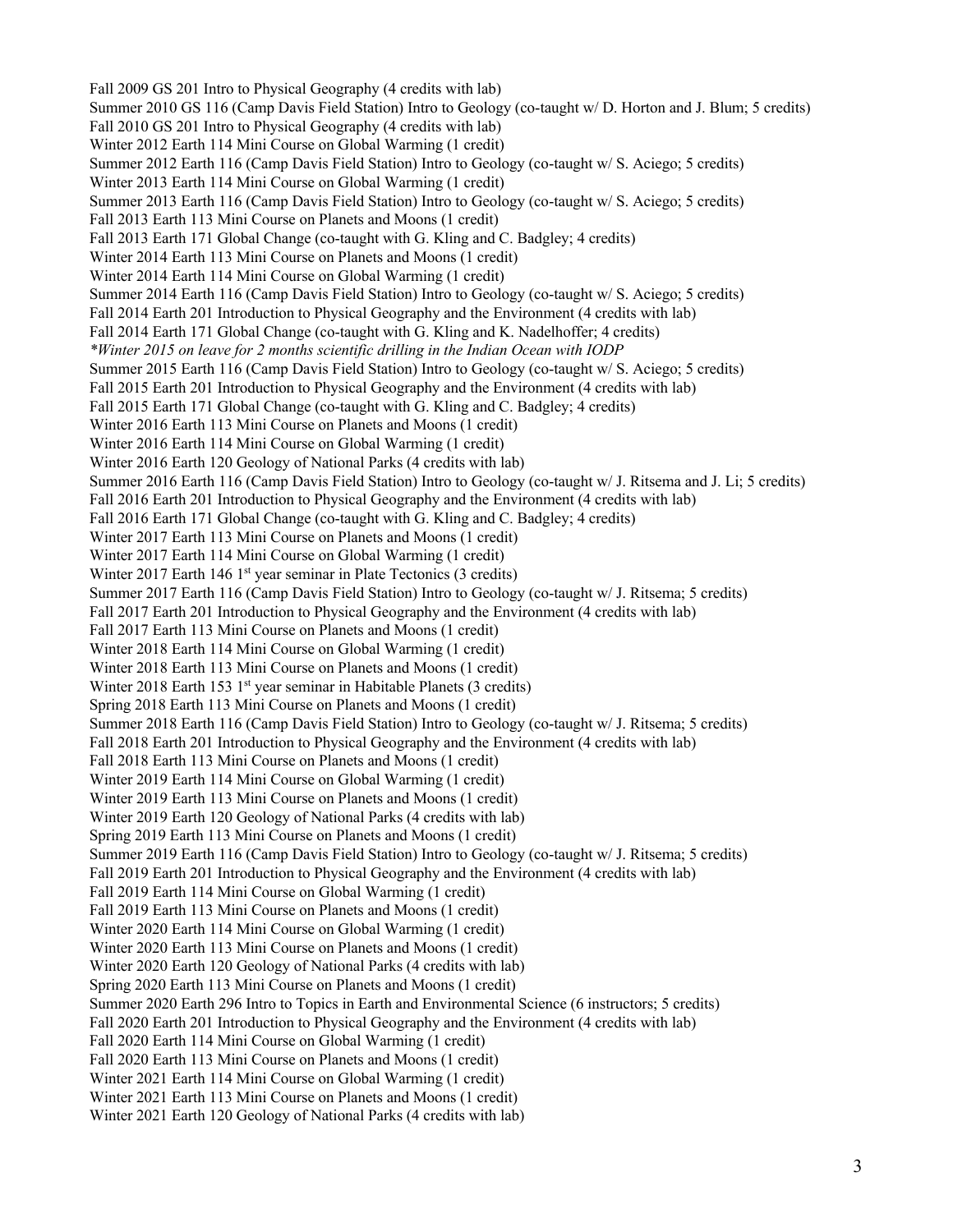## GUEST LECTURES/FIELD TRIPS

EARTH 315: Department Mineralogy Field Trip co-leader with Prof. Jackie Li, class trip to New Mexico (October 2012) ZOOM 238: A History of Everything - LSA Dean's office - lecture on Age and Origin of Earth (2014-2017) EARTH 455: Determinative Methods - lectures on mass spectrometry (2014-2017) EARTH 120: Geology of National Parks (2017, 2018) EARTH 412: Igneous Petrology (2018, 2019) EARTH 219: Introduction to Environmental Science (2019)

#### GRADUATE STUDENT THESIS SUPERVISION

Andrea Stancin (Ph.D. thesis supervision; Ph.D., 2007 w/ Bob Owen) Tina Johnson (Master's thesis supervision; M.S., 2003 w/ Bob Owen)

#### GRADUATE STUDENT THESIS DEFENSE COMMITTEES

Tiffany Napier, Ph.D. candidate in Paleoceanography (Univ. Michigan; I. Hendy, advisor, 2017) Thanusha Naidoo, Ph.D. candidate in Sedimentary Basin Evolution (U. Stavanger, Norway; U. Zimmerman, advisor, 2016)

#### UNDERGRADUATE STUDENT THESIS SUPERVISION

Sara Worsham (2008 GEOSCI undergraduate thesis supervision w/ J. Blum) Christine Doman (2010 PITE/GEOSCI undergraduate thesis supervision w/ J. Blum) Elaina Shope (2010 GEOSCI undergraduate thesis supervision w/ J. Blum) Sarah North (2011 GEOSCI undergraduate thesis supervision w/ J. Blum) Kaitlin Ma (2014 EARTH undergraduate thesis supervision w/ J. Blum) Sophie Harrison (2014 EARTH undergraduate thesis supervision w/ J. Blum)

#### UNDERGRADUATE LABORATORY TRAINING

Austin Carter (undergraduate research assistant BEIGL, 2016-2017) Sophia Wensman (undergraduate research assistant BEIGL, 2014) Ashley Howard (undergraduate research assistant BEIGL, 2014) Aaron Kurz (undergraduate research assistant BEIGL, 2014) Renee Varesh (undergraduate research assistant BEIGL, 2014; research assistant BEIGL, 2014-2015) Sophie Harrison (undergraduate research assistant BEIGL, 2013) Rachel Ross (undergraduate research assistant BEIGL, 2012) Kaitlin Ma (undergraduate research assistant BEIGL, 2012) Nathan Kerns (undergraduate research assistant BEIGL, 2011-2012) Janie Cooper (undergraduate research assistant BEIGL, 2011-2012) Sarah North (undergraduate research assistant BEIGL, 2009-2011; research assistant BEIGL, 2011-2012) Erin Dagg (undergraduate research assistant BEIGL, 2010-2012) Elaina Shope (undergraduate research assistant BEIGL, 2009-2010) Christine Doman (undergraduate research assistant BEIGL, 2009-2010) Erin Lower (undergraduate research assistant BEIGL, 2009-2010) Jonathon Syrek (undergraduate research assistant BEIGL/RIGL, 2009-2010) Jess Zinger (undergraduate research assistant BEIGL/RIGL, 2008-2009) Eric Portenga (undergraduate research assistant BEIGL/RIGL, 2007-2008) Sara Worsham (undergraduate research assistant BEIGL/RIGL, 2006-2008; research assistant BEIGL, 2008-2009) Scott Morrison (undergraduate honors student in Oceanography, 2003) Rebecca George (undergraduate work-study in Oceanography, 2003)

#### VISITING SCHOLARS HOSTED AT MICHIGAN

2005, Dr. Debbie Thomas, 50% sponsored (w/ Ted Moore), currently Prof. of Oceanography, Texas A&M

#### PEER-REVIEWED PUBLICATIONS ( $N = 46$ )

#### **citation h-index = 30; total citations = 2366 (Google Scholar 6-22-21)**

Abadi, M.S., Soreghan, G.S., Hinnov, L., Heavens, N.G., Gleason, J.D. (2021) Atmospheric Dust Flux in Northeastern Gondwana During the Peak of the Late Paleozoic Ice Age. *Geological Society of America Bulletin* (in press)

B.A. Stewart, Y. Zhao, P.J. Mitchell, G. Dewar, J.D. Gleason and J.D. Blum (2020) Ostrich eggshell bead strontium isotopes reveal persistent macroscale social networking across late Quaternary southern Africa. *Proceedings of the National Academy of Sciences* 117 (12) 6453-6462. https://doi.org/10.1073/pnas.1921037117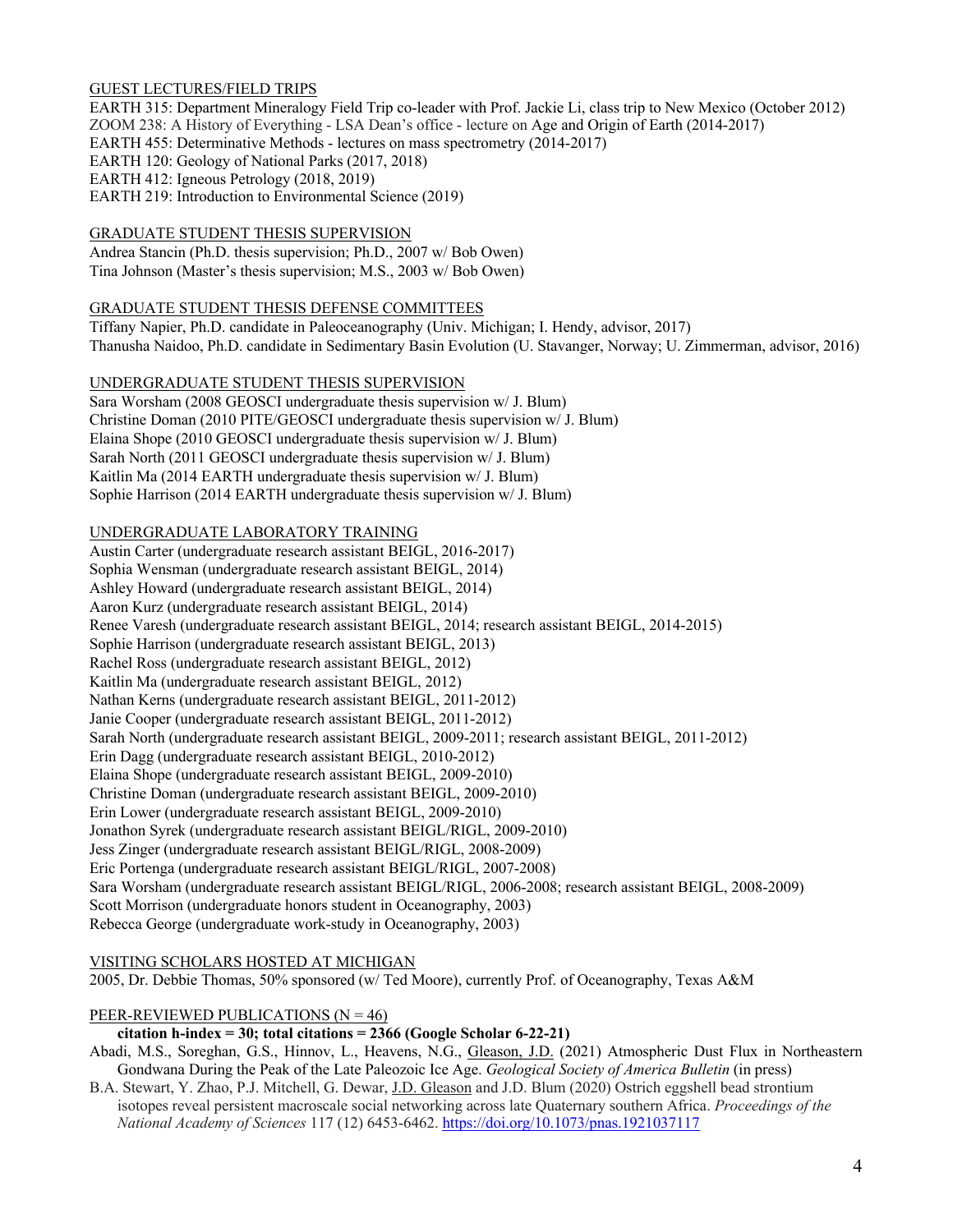- Meyer, K.W., Petersen, S.V., Lohmann, K.C., Blum, J.D., Washburn, S.J., Johnson, M.W., Gleason, J.D., Kurz, A.Y. and Winkelstern, I.Z. (2019) Biogenic carbonate mercury and marine temperature records reveal global influence of Late Cretaceous Deccan Traps. *Nature Communications 10:5356*. https://doi.org/10.1038/s41467-019-13366-0
- M. Blum, K. Rogers, J. Gleason, Y. Najman, J. Cruz, and L. Fox (2018) Allogenic and Autogenic Signals in the Stratigraphic Record of the Deep-Sea Bengal Fan. *Sci Rep* **8,** 7973 (2018). https://doi.org/10.1038/s41598-018-25819-5
- Grasby S.E., Shen W. Yin R., Gleason J.D., Blum J.D., Lepak R.F., Hurley J.P. and Beauchamp B. (2017) Isotopic signatures of mercury contamination in latest Permian oceans. *Geology* 45: 55-58. https://doi.org/10.1130/G38487.1
- Gleason, J.D., Blum, J.D., Moore, T.C., Polyak, L., Jakobsson, M., Meyers, P.A., and Biswas, A. (2017) Sources and cycling of mercury in the paleo Arctic Ocean from Hg stable isotope variations in Eocene and Quaternary sediments. *Geochim. et Cosmochim. Acta,* v. 197, p. 245-262. https://doi.org/10.1016/j.gca.2016.10.033
- France-Lanord, C., Spiess, V., Klaus, A., Schwenk, T., and IODP Expedition 354 Scientists (2016) *Proceedings of the International Ocean Discovery Program*. http://publications.iodp.org/proceedings/354/354title.html
- Emslie, S.D., Brasso, R., Patterson, W.P., Valera, A.C., McKenzie, A., Silva, A.M., Gleason, J.D. and Blum, J.D. (2015) Chronic mercury exposure in Late Neolithic/Chalcolithic populations in Portugal from the cultural use of cinnabar. *Nature Scientific Reports.* 5:14679 | DOI: 10.1038/srep14679. https://doi.org/10.1038/srep14679
- Dickie, I.A., Koele, N., Blum, J.D., Gleason, J.D., McGlone, M.S. (2014) Mycorrhizas in Changing Ecosystems. *Botany*, v. 92, p. 149-160. https://doi.org/10.1139/cjb-2013-0091
- Koele, N., Dickie, I.A., Blum, J.D., Gleason, J.D., de Graaf, L. (2014) Ecological Significance of mineral weathering in ectomycorrhizal and arbuscular mycorrhizal ecosystems from a field-based comparison, *Soil Biology and Biochemistry*, v. 69, p. 63-70. https://doi.org/10.1016/j.soilbio.2013.10.041
- Aarons, S.M., Aciego, S.M., Gleason, J.D. (2013), Variable Hf-Sr-Nd radiogenic isotopic compositions in a Saharan dust storm over the Atlantic: Implications for dust flux to oceans, ice sheets and the terrestrial biosphere, *Chemical Geology*, v. 349-350, p. 18-26. https://doi.org/10.1016/j.chemgeo.2013.04.010
- Douglas, T.A, Blum, J.D., Guo, L., Keller, K., Gleason, J.D. (2013) Hydrogeochemistry of Seasonal Flow Regimes in the Chena River, a Subarctic Watershed Draining Discontinuous Permafrost in Interior Alaska. *Chemical Geology*, v. 335, p. 48-62. https://doi.org/10.1016/j.chemgeo.2012.10.045
- J.D. Blum, M.W. Johnson, J.D. Gleason, J.D. Demers, M.S. Landis, and S. Krupa (2012) Mercury Concentration and Isotopic Composition of Epiphytic Tree Lichens in the Athabasca Oil Sands Region. In Kevin E. Percy, editor: Developments in Environmental Science, Vol. 11, Amsterdam, The Netherlands, pp. 373-390. ISBN: 978-0-08- 097760-7. https://doi.org/10.1016/B978-0-08-097760-7.00016-0
- Spencer, J.E., Richard, S.M., Gehrels, G.E., Gleason, J.D. and Dickinson, W.R. (2011) Age and tectonic setting of the Mesozoic McCoy Mountains Formation in western Arizona, USA. *GSA Bulletin*, v. 123; no. 7-8; p. 1258-1274. https://doi.org/10.1130/B30206.1
- Lefticariu, L., Blum, J.D., Gleason, J.D. (2011) Hg Isotopic Evidence for Multiple Mercury Sources in Coal from the Illinois Basin. *Environ. Sci. Technol. 45* (4), pp 1724–1729. https://doi.org/10.1021/es102875n
- Gleason, J.D., Gutzmer, J., Kesler, S.E, and Zwingmann, H. (2011) 2.05 Ga Isotopic Ages for Transvaal MVT Deposits: Evidence for Large-Scale Hydrothermal Circulation Around the Bushveld Igneous Complex, South Africa. *Journal of Geology*, v. 119, p. 69-80. https://doi.org/10.1086/657301
- Gleason, J.D., D.J. Thomas, T.C. Moore Jr., J.D. Blum, R.M. Owen, B.A Haley (2009) Early to middle Eocene history of the Arctic Ocean from Nd-Sr isotopes in fossil fish debris, Lomonosov Ridge. *Paleoceanography,* 24, PA2215. https://doi.org/10.1029/2008PA001685
- Stancin, A. M., J. D. Gleason, R. M. Owen, D. K. Rea, and J. D. Blum (2008) Piston core record of Late Paleogene (31 Ma) to recent seafloor hydrothermal activity in the Southwest Pacific Basin. *Paleoceanography*, v. 23, PA1212. https://doi.org/10.1029/2006PA001406
- Stancin, A.M., Gleason, J.D., Rea, D.K., Owen, R.M., Moore, T.C., Jr., Blum, J.D., Hall, C.M., Hovan, S.A. (2008) Miocene to recent eolian dust record from the Southwest Pacific Ocean at 40° S latitude. *Palaeogeography, Palaeoclimatology, Palaeoecology*, v. 261, p. 218-233. https://doi.org/10.1016/j.palaeo.2007.12.015
- Gleason, J.D., Gehrels, G.E., Dickinson, W.R., Patchett, P.J. (2007) Laurentian sources for detrital zircon grains in turbidite and deltaic sandstones of the lower to middle Pennsylvanian Haymond Formation, Marathon assemblage, West Texas, USA. *Journal of Sedimentary Research*, v. 77, p. 888-900. https://doi.org/10.2110/jsr.2007.084
- Gleason, J.D., Finney, S.C., Peralta, S., Gehrels, G.E., Marsaglia, K. (2007) Zircon and whole rock Nd-Pb isotopic provenance of Middle and Upper Ordovician siliciclastic rocks, Argentine Precordillera. *Sedimentology*, v. 54, p. 107- 136. https://doi.org/10.1111/j.1365-3091.2006.00820.x
- Stancin, A.M., Gleason, J. D., Rea, D. K., Owen, R.M., Moore, T.C., Jr., Blum, J.D., Hovan, S.A. (2006) Radiogenic isotope mapping of late Cenozoic eolian and hemipelagic sediment distribution in the east-central Pacific. *Earth and Planetary Science Letters*, v. 248, p. 840-850. https://doi.org/10.1016/j.epsl.2006.06.038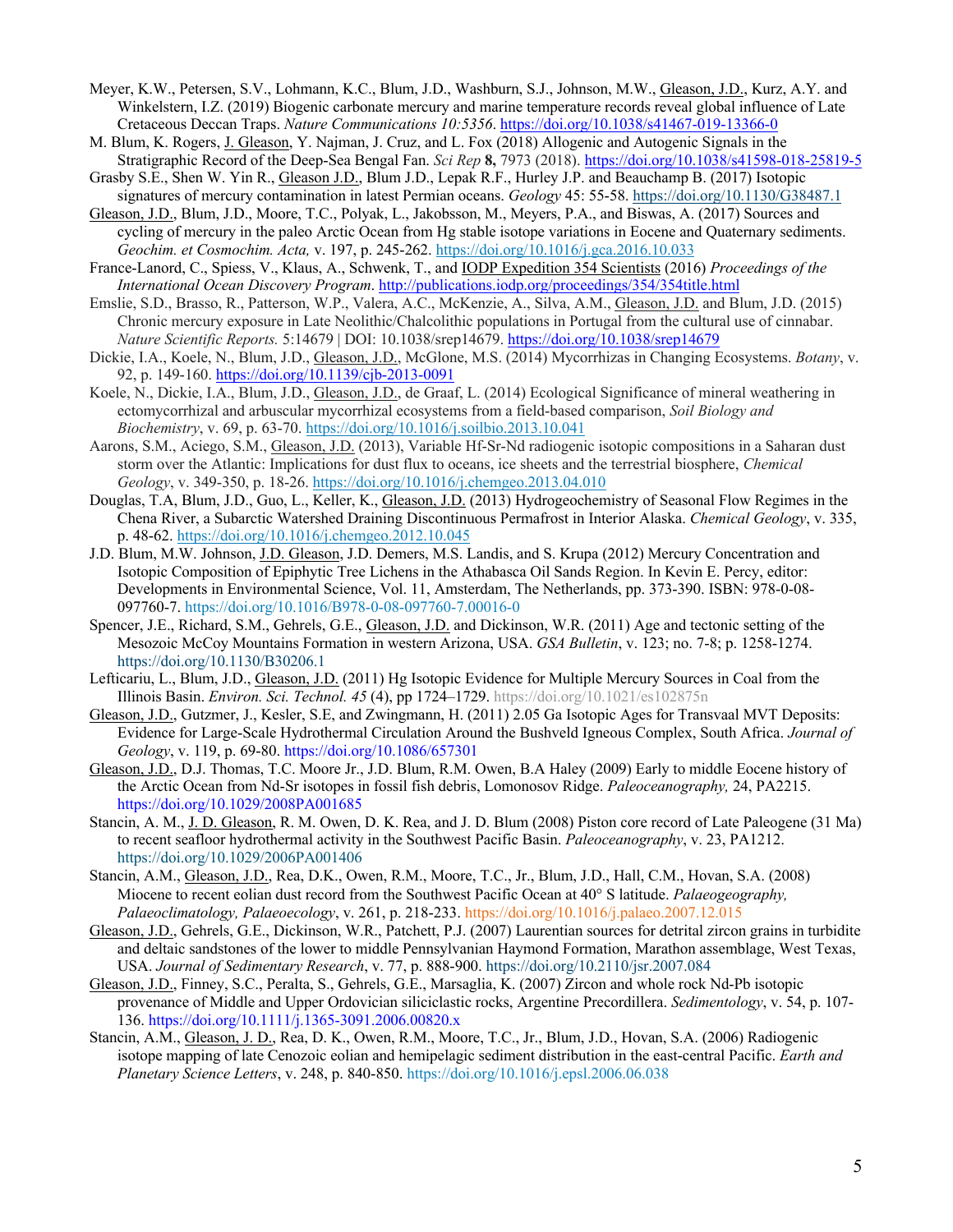- Hassold, N., Rea, D.K., van der Pluijm, B.A., Pares, J., Gleason, J.D., and Ravelo, A.C. (2006) Late Miocene to Pleistocene paleoceanographic records from the Feni and Gardar Drifts: Pliocene reduction in abyssal flow. *Palaeogeography, Palaeoclimatology, Palaeoecology*, v. 236, p. 290-301.
- Latimer, J.C., Filippelli, G.M., Hendy, I.L., Gleason, J.D. and Blum, J.D. (2006) Glacial/Interglacial terrigenous provenance in the Southeastern Atlantic Ocean: The importance of deep-water sources and surface currents. *Geology*, v. 34, p. 545-548.
- Rea, D.K., Lyle, M.W., Liberty, L.M., Hovan, S.A., Bolyn, M.P., Gleason, J.D., Hendy, I.L., Latimer, J.C., Murphy, B.M., Owen, R.M., Paul, C.F., Rea, C.F., Stancin, A.M., Thomas, D.J. - South Pacific Latitudinal Transect (SPLAT) Survey and Coring Team (2006) Broad region of no sediment in the Southwest Pacific Basin. *Geology*, v. 34, p. 873-876.
- Gleason, J. D., Moore, T. C., Johnson, T. M., Rea, D. K., Blum, J. D., Owen, R. M., J. Pares, and Hovan, S. A. (2004) Age calibration of piston core EW9709-07, equatorial central Pacific, using fish teeth Sr isotope stratigraphy. *Palaeogeography, Palaeoclimatology, Palaeoecology*, v. 212, p. 355-366.
- Kring, D.A., Gleason, J.D., Swindle, T.D., Nishizumi, K., Caffee, M.W., Hill, D.H., Jull, A.J.T., and Boynton, W.V. (2003) Composition of the first bulk melt sample from a volcanic region of Mars: Queen Alexandra Range 94201. *Meteoritics and Planetary Science*, v. 38, p. 1833-1848.
- Dickinson, W.R., Patchett, P.J., Ferguson, C.A., Suneson, N.H., and Gleason, J.D. (2003) Nd isotopes of Atoka Formation (Pennsylvanian) turbidites displaying anomalous east-flowing paleocurrents in the Frontal Ouachita Belt of Oklahoma: implications for regional sediment dispersal. *Journal of Geology*, v. 111, p. 733-740.
- Finney, S.C., Gleason, J.D., Gehrels, G.E., Peralta, S., and Acenolaza, G. (2003) Early Gondwanan connection for the Argentine Precordillera Terrane. *Earth and Planetary Science Letters*, v. 205, p. 349-359.
- Gleason, J. D., Moore, T. C., Rea, D. K., Johnson, T. M., Owen, R. M., Blum, J. D., Hovan, S. A., Jones, C.E. (2002) Ichthyolith strontium isotope stratigraphy of a Neogene red clay sequence: calibrating eolian dust accumulation rates in the central North Pacific. *Earth and Planetary Science Letters*, v. 202, p. 625-636.
- Gleason, J.D., Finney, S.C., and Gehrels, G.E. (2002) Paleotectonic implications of a mid- to late-Ordovician provenance shift, as recorded in sedimentary strata of the Ouachita and southern Appalachian Mountains. *The Journal of Geology*, v. 110, p. 291-304.
- Joseph, L.H., Rea, D.K., van der Pluijm, B.A., and Gleason, J.D. (2002) Antarctic environmental variability since the late Miocene: ODP Site 745, the East Kerguelen sediment drift. *Earth and Planetary Science Letters,* v. 201, p. 127-142.
- Treiman, A.H., Gleason, J.D., and Bogard, D.D. (2000) The SNC Meteorites are from Mars. *Planetary and Space Sciences*, v. 48, p. 1213-1230.
- Albarede, F., Blichert-Toft, J., Vervoort, J.D., Gleason, J.D., and Rosing, M. (2000) Hf-Nd isotope evidence for a transient dynamic regime in the early terrestrial mantle. *Nature,* v. 404, p. 488-490.
- Gleason, J.D., Barton, M.D., Marikos, M.A., and Johnson, D.A. (2000) Neodymium isotopic study of rare earth element sources and mobility in hydrothermal Fe-oxide (Fe-P-REE) systems. *Geochimica et Cosmochimica Acta*, v. 64, 1059- 1068.
- Blichert-Toft, J., Gleason, J.D., Telouk, P., and Albarede, F. (1999) The Lu-Hf geochemistry of shergottites and the evolution of the Martian mantle-crust system*. Earth and Planetary Science Letters*, v. 173, p. 25-39.
- Patchett, P.J., Ross, G.M., and Gleason, J.D. (1999) Continental Drainage in North America during the Phanerozoic from Nd Isotopes. *Science*, v. 283, p. 671-673.
- Kring, D.A., Hill, D.H., Gleason, J.D., Britt, D.T., Consolmagno, G.J., Farmer, M., Wilson, S., and Haag, R. (1999) Portales Valley: A meteoritic sample of the brecciated and metal-veined floor of an impact crater on an H-chondrite asteroid*. Meteoritics and Planetary Science*, v. 34, p. 663-669.
- Kring, D.A., Swindle, T.D., Gleason, J.D., and Grier, J.A. (1998) Formation and relative ages of maskelynite and carbonate in ALH84001. *Geochimica et Cosmochimica Acta*, v. 62, p. 2155-2166.
- Gleason J.D., Kring D.A., Hill, D.H., and Boynton, W.V. (1997) Petrography and bulk chemistry of martian lherzolite LEW88516. *Geochimica et Cosmochimica Acta*, v. 61, p. 4007-4014.
- Gleason J.D., Kring D.A., Hill, D.H., and Boynton, W.V. (1997) Petrography and bulk chemistry of martian orthopyroxenite ALH84001: Implications for the origin of secondary carbonates. *Geochimica et Cosmochimica Acta*, v. 61, p. 3503- 3512.
- Gleason J.D., Patchett P.J., Dickinson W.R., and Ruiz, J. (1997) Reply to Alternative Interpretation by W. A. Thomas: "Nd isotopic constraints on sediment sources of the Ouachita-Marathon fold belt". *Geological Society of America Bulletin*, v. 109, p. 779-787.
- Gleason J. D., Patchett P. J., Dickinson W. R., and Ruiz, J. (1995) Nd isotopic constraints on sediment sources of the Ouachita-Marathon fold belt. *Geological Society of America Bulletin*, v. 107, p. 1192-1210.
- Gleason J.D., Patchett P.J., Dickinson W.R., and Ruiz, J. (1995) Reply to Comment by W. A. Thomas: "Nd isotopes link Ouachita turbidites to Appalachian sources". *Geology* v. 23, p. 94-95.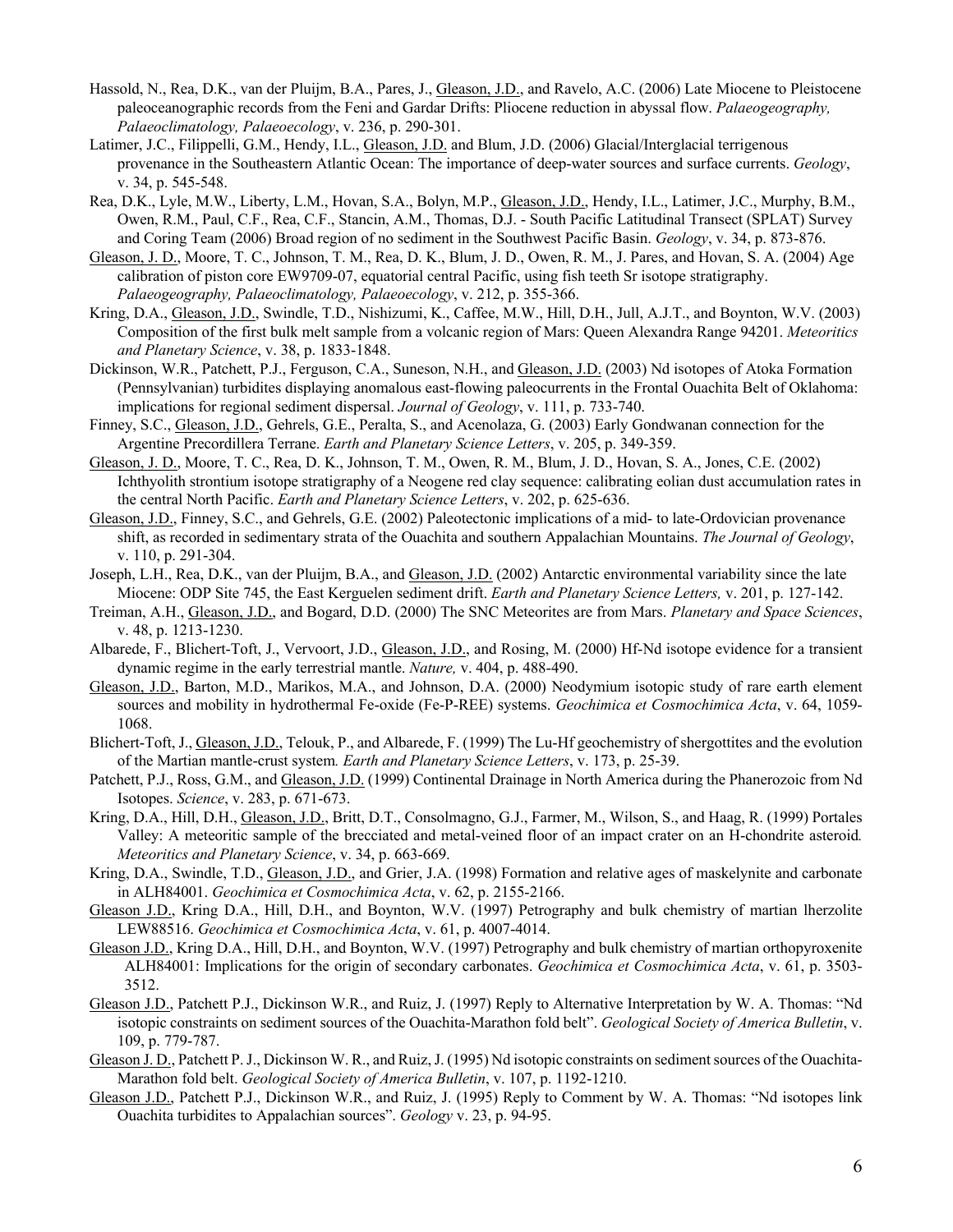- Gleason J.D., Patchett P.J., Dickinson W.R., and Ruiz, J. (1994) Nd isotopes link Ouachita turbidites to Appalachian sources. *Geology*, v. 22, p. 347-350.
- Gleason J. D., Miller C.F., Wooden, J.L., and Bennett, V.C. (1994) Petrogenesis of the highly potassic 1.42 Ga Barrel Spring pluton, southeastern California, with implications for mid-Proterozoic magmatism in the southwestern USA. *Contributions to Mineralogy and Petrology*, v. 118, p. 182-197.

#### NON PEER-REVIEWED PUBLICATIONS

- France-Lanord, C., Spiess, V., Schwenk, T., Klaus, A., and IODP354 Expedition Scientists (2015) Neogene and late Paleogene record of Himalayan orogeny and climate: A transect across the Middle Bengal Fan. *Integrated Ocean Drilling Program Preliminary Reports*, Issue 354, May 2015, pp. 1-46.
- Gleason, J.D., Spencer, J.E., and Richard, S.M. (1999) Geochemistry of mafic dikes and sills from the lower McCoy Mountains Formation, La Paz County, western Arizona*: Arizona Geological Survey Open-File Report* 99-1, 24 pp.

#### FIELD EXPERIENCE

- 2015, IODP Expedition 354 Bengal Fan, participating shipboard scientist on 8-week scientific drilling cruise to Bay of Bengal (Singapore to Sri Lanka) aboard JOIDES Resolution (International Ocean Discovery Program – NSF)
- 2005, South Pacific Ocean SPLAT Expedition, participating ship-board scientist on 6-week site survey research cruise (Papeete, Tahiti) aboard R/V Melville (Scripps) in support of ODP; sponsored by NSF grant OCE-0240924 to U of M
	- (D.K. Rea, M. W. Lyle, T.C. Moore, Jr., PI's; J.D. Gleason, post-doctoral investigator)
- 2000, Precordillera Terrane, Argentina, stratigraphy/geochemical sampling (S.C. Finney, PI; ACS-PRF)
- 1997, Ouachita Mountains, Arkansas-Oklahoma, stratigraphy/geochemical sampling (S.C. Finney, PI; ACS-PRF)
- 1991-1994, Ouachita-Marathon foldbelt, Arkansas-Oklahoma-Texas, stratigraphy/geochemical sampling (NSF-sponsored Ph.D. research, P.J. Patchett, W.R. Dickinson, J. Ruiz, PI's, Univ. Arizona)
- 1989, Sierra Nevada, Ritter Range Mesozoic roof pendant, mineral mapping/sampling of pre-batholithic metasomaticvolcaniclastic assemblage (Smithsonian Institution Research Expedition, S. Sorensen, PI)
- 1986-1988, Precambrian basement mapping/geochronology, Old Woman/Piute Mts., eastern Mojave Desert, SE California (NSF-sponsored research; C.F. Miller, J.L. Wooden, T.M. Harrison, PI's, joint USGS/Vanderbilt/SUNY Albany/NAU)

#### CONFERENCE ABSTRACTS AND PRESENTATIONS (>80 total since 1988)

- J.D. Gleason (2021) Mercury isotopic composition of the Eocene Arctic Ocean: Evidence for a volcanic loading signal at the PETM? Goldschmidt 2021, Lyon, France, July 4-9 (online).
- Y. Najman, M. Blum, J. Gleason et al. (2020) The Bengal Fan sediment archive: a record of Himalayan tectonics, climate, and/or drainage routing change between source and sink?  $22<sup>nd</sup>$  EGU General Assembly, May 4-8 (online).
- M. Abadi, G.S. Soreghan, L.A Hinnov, J.D. Gleason, N.G. Heavens (2019) Provenance and cyclostratigraphy of Permo-Carboniferous dust delivered to northeastern Gondwana. AGU Fall Meeting abstracts, San Francisco, CA, December 2019.
- M Blum, K Rogers, J Gleason, Y Najman, Tibetan and Himalayan Signals in the Detrital Zircon U-Pb Record of the Neogene and Quaternary Bengal Fan" in 34th Himalaya-Karakorum-Tibet Workshop, Bozeman, Montana, June 4-7, 2019.
- M Blum, K Rogers, J Gleason, Y Najman, Fingerprints of Climate Change in the Detrital-Zircon U-Pb Record of the Deep-Sea Bengal Fan? Geophysical Research Abstracts,Vol. 21, EGU2019-12084, EGU General Assembly, 2019.
- Stewart, B., Zhao, Y., Dewar, G., Mitchell, P., Gleason, J., Blum, J. (2019) Charting late Pleistocene social networking in southern Africa using strontium isotope geochemistry, 84th Annual Meeting of the Society for American Archaeology (SAA), Albuquerque, NM
- Stewart, B., Zhao, Y., Mitchell, P., Gleason, J., Blum, J., Dewar, G. (2019) Social network mapping in the southern African highlands and drylands using strontium isotopes, 20th International Union for Quaternary Research (INQUA) Congress, Dublin, Ireland.
- M Blum, K Rogers, J Gleason, Y Najman, Fingerprints of Climate Change in the Detrital-Zircon U-Pb Record of the Deep-Sea Bengal Fan, AGU Fall Meeting, Washington, DC, December 10-14, 2018.
- M Blum, K Rogers, J Gleason, Y Najman, Signal Propagation from the Himalayan-Sourced Ganges-Brahmaputra Rivers to the Deep-Sea Bengal Fan from Detrital Zircons, AAPG Annual Convention & Exhibition, Salt Lake City, Utah, 2018.
- Blum, M., Rogers, K., Gleason, J., and Najman, Y., Allogenic and autogenic signals in the detrital zircon U-Pb record of the deep-sea Bengal Fan, AGU Fall Meeting, New Orleans, Louisiana, December 11-15, 2017.
- Meyer K.W., Petersen S.V., Blum J.D., Lohmann K.C, Washburn S.J., Gleason J.D., Gehrke G. Mercury concentrations and mercury stable isotope variations at the PETM: Volcanic loading signal of the North Atlantic Igneous Province? Geological Society of America Annual Meeting 2017, Seattle, Washington, October  $21<sup>st</sup> - 25<sup>th</sup>$ , 2017.
- France-Lanord, C., Spiess, V., Schwenk, T., Klaus, A., and the IODP Expedition 354 Science Party. Expedition 354: Neogene and late Paleogene record of Himalayan orogeny and climate: a transect across the Middle Bengal Fan [Asia Oceania Geosciences Society (AOGS) 12th Annual Meeting, Singapore, 2–7 August 2015].
- Koele N, Dickie IA, Blum J, Gleason J, Lovett G (2012) Phosphorus Cycles under Ectomycorrhizal and Arbuscular Mycorrhizal Ecosystems: Similar or Different? *Eurosoil*, Bari, Italy.
- Koele N, Dickie IA, Blum J, Gleason J, Lovett G, McGlone M (2011) No significant effect of ectomycorrhizal fungi on forest nutrition in 18,000 years of soil development. *Rhizosphere 3*, Perth, Australia.
- Aarons, S., Aciego, S., and Gleason, J., 2011, Variable radiogenic isotopic compositions in Saharan dust across the Atlantic Ocean *(21th Annual V.M. Goldschmidt Conference, Prague, Czech Republic).*
- Koele, N., Dickie, I., Blum, J., Gleason, J., Lovett, G., and McGlone, M., 2011, No difference in Sr isotope ratios between ectomycorrhizal and arbuscular mycorrhizal ecosystems across a wide range of geological substrates *(21th Annual V.M. Goldschmidt Conference, Prague, Czech Republic).*
- Gleason, JD, JD Blum, TC Moore, Jr., L Polyak and M Jakobsson, 2011, Mercury Stable Isotopic Variations in Arctic Ocean Pelagic Sediment *(21th Annual V.M. Goldschmidt Conference, Prague, Czech Republic).*
- Gleason, JD, JD Blum, TC Moore, Jr., L Polyak and M Jakobsson, 2011, Mercury Isotopes as Indicators of Paleoceanographic Change in the Arctic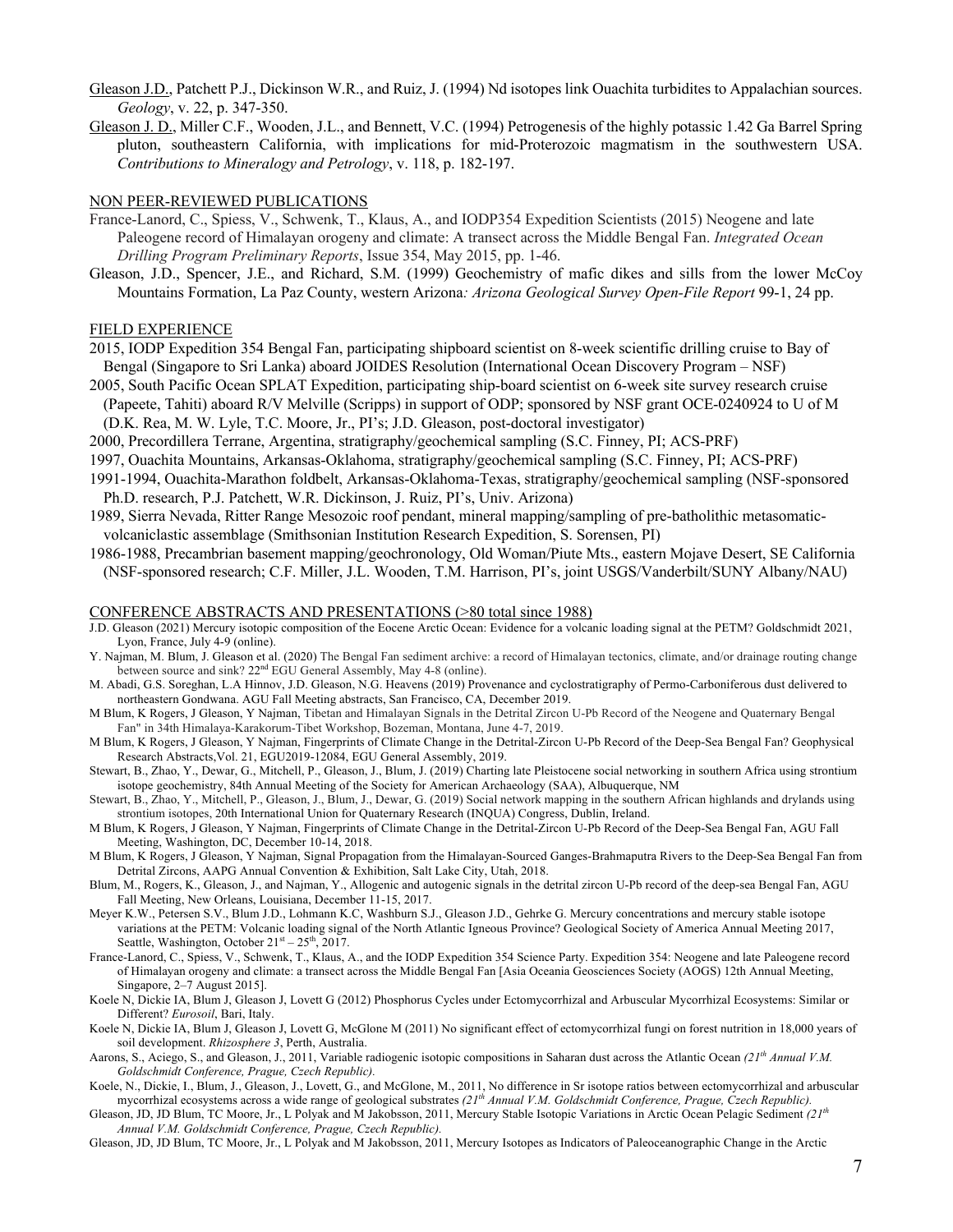Ocean: 56 Ma to present, *Eos Trans., AGU.*

- Blum, J.D., Johnson, M.W., Gleason, J.D., Demers, J.D., Landis, M.S., and Krupa, S., 2011, Mercury concentration and isotopic composition of epiphytic lichens in the vicinity of Alberta oil sands development (10<sup>th</sup> International Conference on Mercury as a Global Pollutant, Halifax, Nova Scotia). Lefticariu, L., Blum, J.D., and Gleason, J.D., 2010, Mercury Isotopes in Illinois Basin Coal: Organic and Inorganic Constituents, *Geochim. Cosmochim.*
- *Acta 74(12), A577 (20th Annual V.M. Goldschmidt Conference, Knoxville, Tennessee).* Gleason, JD, JD Blum, TC Moore, Jr., and M Jakobsson, 2009, Mercury Stable Isotopic Variations in the Central Arctic Ocean, *Eos Trans. AGU, 90(52),*
- *Fall Meet. Suppl., Abs. PP13A-1377.*
- Gleason, JD, DJ Thomas, TC Moore Jr., JD Blum, RM Owen, BA Haley, 2009, Seawater Exchange and Freshwater Input to the Eocene Arctic Ocean from Nd-Sr Isotope Proxies in Fossil Fish Debris, *Eos Trans. AGU, 90(22), Jt. Assem. Suppl., Abs. PP73A-04.*
- Gleason, JD, DJ Thomas, TC Moore Jr., JD Blum, RM Owen, BA Haley, 2008, Early to middle Eocene History of the Arctic Ocean from Nd-Sr Isotope analysis of Fossil Fish Debris, Lomonosov Ridge, *Geochim. Cosmochim. Acta 72(12), A314 (18th Annual V.M. Goldschmidt Conference, Vancouver, B.C.).*
- Gleason, JD, DJ Thomas, TC Moore Jr., LM Waddell, JD Blum, RM Owen, BA Haley, 2007, Reconstructing the Eocene Arctic Ocean From Stable and Radiogenic Isotopes in Fossil Fish Debris, *Eos Trans. AGU, 88(52), Fall Meet. Suppl., Abs. PP41D-0779.*
- Stancin, A.M., J.D. Gleason, R.M. Owen, D.K. Rea, T.C. Moore, Jr., I.L. Hendy, M.W., Lyle, J.D. Blum, 2007, History of seafloor hydrothermal activity in the SW Pacific Bare Zone using fish teeth strontium isotope dating of metalliferous sediment, *Geochim. Cosmochim. 71(15), A966 (17th Annual V. M. Goldschmidt Conference, Cologne, Germany).*
- Gleason, JD, DJ Thomas, TC Moore Jr., JD Blum, RM Owen, BA Haley, 2007, Water column structure of the Eocene Arctic Ocean recorded by Nd-Sr isotope proxies in fossil fish debris, *Geochim. Cosmochim. Acta 71(15), A329 (17th Annual V. M. Goldschmidt Conference, Cologne, Germany).*
- Stancin, A.M., J.D. Gleason, R.M. Owen, D.K. Rea, T.C. Moore, Jr., I.L. Hendy, M.W. Lyle, J.D. Blum, 2007, Fish teeth strontium dating of metalliferous sediment in the SW Pacific Basin, *Eos Trans. AGU, 88(52), Fall Meet. Suppl., Abs. OS11A-0196.*
- Gleason, J. D., Thomas, D.T., Moore, T.C., Jr., Blum, J.D., Owen, R.M., 2006, Eocene history of the Arctic Ocean Basin from Nd-Sr isotopes in fossil fish debris, *Eos Trans. AGU, 87(52), Fall Meet. Suppl., Abs. U33A-0002.*
- Latimer, J.C., Singh, A.K., Stancin, A.M., Gleason, J.D., 2006, Terrigenous Provenance in the Cape Basin, *GSA Annual Meeting Abstracts with Programs*, v. 38, No. 7, p. 490.
- Peralta, S.H., Finney, S.C., Gleason, J.D., Heredia, S.E., 2006, The Early Paleozoic extensional history of the Cuyania Terrane, Argentina: An approach to understanding its tectono-sedimentary evolution (GSA Backbone of the Americas - Patagonia to Alaska, Mendoza, Argentina, 3-7 April).
- Gleason, J.D., Finney, S.C., Peralta, S.H., Gehrels, G.E., and Marsaglia, K.M., 2005, Provenance and source terranes of Middle and Upper Ordovician siliciclastic rocks, Argentine Precordillera, In: Pankhurst, R.J. and Veiga, G.D., (eds) Gondwana 12: Geological and Biological Heritage of Gondwana, Abstracts, Academia Nacional de Ciencias, Cordoba, Argentina, p. 174.
- Stair, K.N., Fox, J.D., Lehman, T., Riggs, N.R. and Gleason, J.D., 2005, Detrital zircons in Upper Triassic strata of the Lower Chinle and Dockum Groups, New Mexico and Texas, *GSA Cordilleran Section Meeting Abstracts with Programs*, v. 37, No. 4, p. 45.
- Spencer, J.E., Richard, S.M., Gehrels, G.E., Gleason, J.D., and Dickinson, W.R., 2005, Geochronologic and geochemical evidence for extension of the Bisbee Trough to the lower part of the McCoy Mountains Formation in Southwestern Arizona, *GSA Annual Meeting Abstracts with Programs*, v. 37, No. 7, p. 482.
- Latimer, J.C., Filippelli, G.M., Hendy, I.L., Gleason, J.D., Blum, J.D., 2005, Glacial/Interglacial Terrigenous Provenance in the Southeastern Atlantic Ocean, *Eos Trans. AGU, 86(52), Fall Meet. Suppl., Abs. PP41A-0622.*
- Stancin, A. M, Gleason, J. D., Owen, R. M., Rea, D. K., Moore, T. C. Jr., Blum, J. D., Hovan, S. A., 2005, Provenance of pelagic clay in the eastern Pacific: Dating the downcore Cenozoic dust record, *Eos Trans. AGU, 86(52), Fall Meet. Suppl., Abs. PP51C-0622.*
- Paul, C. F., Lyle, M. W., Rea, D. K., Liberty, L. M., Hovan, S. A., Gleason, J. D., Hendy, I. L., Latimer, J. C., Owen, R. M., Thomas, D. J., Murphy, B. M., Stancin, A. M., Rea, T. H. C., Bolyn, M. P., 2005, The South Pacific Bare Zone, *Eos Trans. AGU, 86(52), Fall Meet. Suppl., Abs. OS41A-0553.*
- Latimer, J.C., Filippelli, G.M., Hendy, I., Gleason, J.D., 2004. Paleo-Fe inputs and terrigenous sedimentation in the Southern Ocean (8th International Conference on Paleoceanography, Biarritz, France).
- Stancin, A.M., J.D. Gleason, R.M. Owen, D.K. Rea, T.C. Moore, Jr., I. Hendy, J.D. Blum, B. Klaue, 2004, Differentiation of Cenozoic Eolian Dust Sources in the Eastern Pacific by Nd-Sr-Pb Radiogenic Isotopes, *Eos Trans. AGU, 85(47), Fall Meet. Suppl., Abs. PP33A-0911.*
- Gleason, J. D., Hall, C. M., Rea, D. K., Moore, T. C., Owen, R. M., Blum, J. D., 2004, Downcore  ${}^{40}\text{Ar}^{39}\text{Ar}$  provenance of Cenozoic eolian dust in the central North Pacific: New insights into the Eocene-Oligocene greenhouse-icehouse climate transition, *Geochim. Cosmochim. Acta 68(11), A354 (14th Annual V. M. Goldschmidt Conference, Copenhagen, Denmark).*
- Gleason, J. D., Rea, D. K., Hall, C. M., Moore, T. C., Owen, R. M., Blum, J. D., and Hovan, S. A., 2003, Downcore contrasts in the provenance of Cenozoic pelagic and hemipelagic sediment, central North Pacific: deep ocean vs. near-continental margin sites: *Eos. Trans. AGU, 84(46),* Fall Meet. Suppl., Abstract U11B-0007.
- Gleason, J. D., Hall, C. M., Rea, D. K., Moore, T. C., Owen, R. M., Blum, J. D., and Hovan, S. A., 2003, Downcore Nd-Sr-Pb-Ar isotopic provenance of Pacific pelagic clays: Extracting the Northern Hemisphere Cenozoic dust flux record: *GSA Abstracts with Programs*, v. 34, No. 7, p. A465.
- Kesler, S. E., Gleason, J. D., Smith, C. N. et al., 2003, Age of Precambrian MVT mineralization, Transvaal Supergroup, South Africa: *GSA Abstracts with Programs*, v. 34, No. 7, p. A234.
- Finney, S. C., Gleason, J. D., Gehrels, G. E., Peralta, S. H., 2003, Tectonic and Paleogeographic relationships of Precordillera of western Argentina determined from U-Pb geochronology of detrital zircons from upper Ordovician sandstone: *GSA Abstracts with Programs*, v. 35, No. 6, p. A389.
- Finney, S. C., Gleason, J. D., Gehrels, G. E., Peralta, S. H., 2003, Post-Ordovician juxtaposition of the Cuyania Terrane and the Famatina Magmatic Arc: 10th Congreso Geologico Chileno. 2003, Universidad de Concepcion, Chile (CD ROM).
- Finney, S. C., Gleason, J. D., Gehrels, G. E., Peralta, S. H., Vervoort, J.D., 2003, U/Pb geochronology of detrital zircons from upper Ordovician Las Vacas, La Cantera, and Empozada formations, NW Argentina: In: Albanesi, G. L., Beresi, M. S., and Peralta, S. H. (eds.) Ordovician from the Andes, Proceedings of the 9<sup>th</sup> International Symposium on the Ordovician System, Instituto Superior de Correlacion Geologica, INSUGEO (Tucuman, Argentina), Serie Correlacion Geologica 17:191-196.
- Peralta, S., Finney, S. C., Gehrels, G., Gleason, J. and Acenolaza, G. F., 2003, The Gondwanan origin of the Cuyania Terrane, western Argentina, based on Early Paleozoic U-Pb geochronology and chemostratigraphy: Short Papers - 4th South American Symposium on Isotope Geology (SSAGI -Salvador-BA, Brazil, p. 382- 385).
- Hovan, S.A., Vanden Berg, M.D., Rea, D.K., and Gleason, J.D. et al. (2002) The Paleogene Intertropical Convergence Zone: *Eos. Trans. AGU, 83(47),*  Fall Meet. Suppl., Abstract F946.
- Hassold, N., Rea, D.K., van der Pluijm, B.A., Pares, J., Gleason, J.D., and Ravelo, A.C., 2002, Multi-Proxy Characterization of the Feni and Gardar Drifts; *Eos. Trans. AGU, 83(47),* Fall Meet. Suppl., Abstract F939.
- Johnson, T. M., Gleason, J. D., Moore, T. C., Rea, D. K., Owen, R. M., Blum, J. D., Jones, C. E., Hovan, S. A., 2002, Sedimentation Rates in the Central North Pacific Pelagic Clay Province using Strontium Isotope Stratigraphy: *Eos. Trans. AGU, 83(47),* Fall Meet. Suppl., Abstract F938.
- Gleason, J. D., Johnson, T. M., Rea, D. K., Moore, T. C., Owen, R. M., Blum, J. D., Jones, C. E., and Hovan, S. A., 2002, Calibrating eolian dust accumulation rates in the central North Pacific pelagic clay province: Abstracts of the 12th Annual V. M. Goldschmidt Conference, *Geochim. et Cosmochim. Acta* v. 66, No. 15A, A278/A884.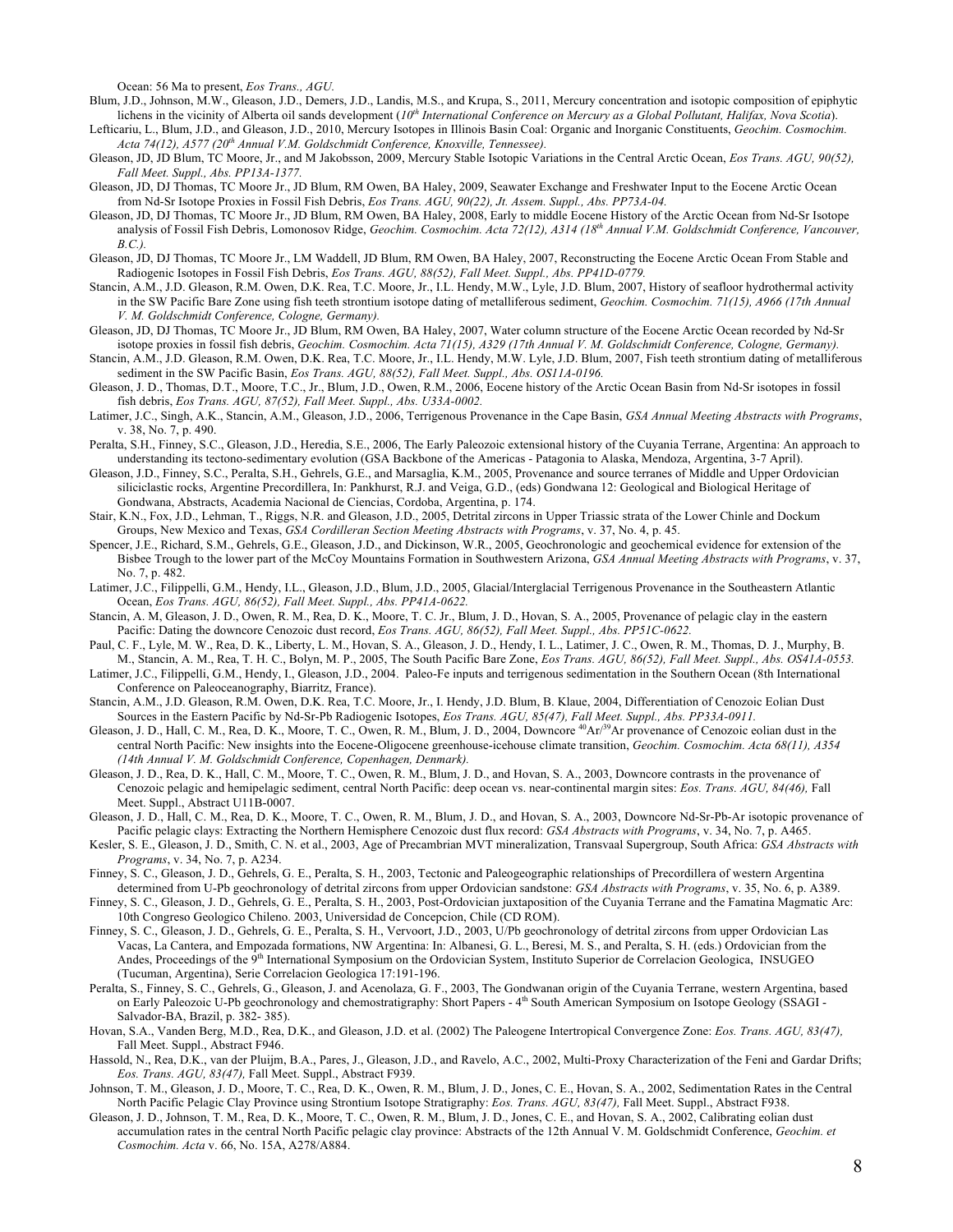- Finney, S.C., Gleason, J.D., Gehrels, G.E., Peralta, S., and Acenolaza, G., 2002, Early Gondwanian affinity of the Argentine Precordillera: evidence from U-Pb geochronology of detrital zircon populations from Cambrian and Ordovician sandstones, *Geological Society of America Abstracts with Program* 34(6):560.
- Gleason, J. D., Johnson, T. M., Moore, T. C., Rea, D. K., Owen, R. M., Blum, J. D., 2001, Dating Neogene Eolian Dust Deposits by Ichthyolith Sr Isotope Stratigraphy: *Eos. Trans. AGU, 82(47),* Fall Meet. Suppl., Abstract F784.
- Johnson, T.M., Gleason, J. D., Moore, T. C., Rea, D. K., Owen, R. M., Blum, J. D., Jones, C. E., Hovan, S. A., 2001, Improved Age-Depth Profiles for Neogene Red Clay Cores, Subtropical North Pacific Ocean: *Eos. Trans. AGU, 82(47),* Fall Meet. Suppl., Abstract F784.
- Gleason, J. D., Finney, S. C., and Peralta, S., 2001, Neodymium/graptolite stratigraphy of Ordovician shales from the Precordillera Terrane, Argentina: Laurentian or Gondwanan Source? *GSA Annual Meeting Abstracts with Programs*, v. 33, A-222.
- Gleason, J. D., Gehrels, G. E., and Finney, S. C., 2001, Tectonic recycling in the Paleozoic Ouachita Assemblage from U-Pb detrital zircon studies: *Eos. Trans. AGU,* Spring Meet. Suppl., 82(20), p. S435.
- Gleason, J. D., Rea, D. K, Joseph, L. H., Owen, R. M., Blum, J. D., Klaue, A., and Klaue, B., 2000, Nd-Pb-Sr isotopic variations in deep-sea clays, Kerguelen Drift: A 7 m.y. record of fluctuations in the Antarctic ice sheet*: 10th annual V. M. Goldschmidt Conference*, Oxford, England, Journal of Conference Abstracts, V. 5(2), p. 444-445, Cambridge Publications, Oxford, U. K.
- Gleason, J. D., Joseph, L. H., Rea, D. K., Blum, J. D., van der Pluijm, B. A., Owen, R. M., 2000, Geochemistry and flux of deep marine sediments derived from Antarctica: Physical weathering and erosion of a hidden continent: *GSA Abstracts with Programs*, v. 32, No. 7, p. A146.
- Hovan, S.A., Branan, Y., Rea, D.K., Moore, T.C., and Gleason, J.D., 2000, Latitudinal Migration of the Intertropical Convergence Zone (ITCZ) Recorded by Eolian Sediments from the Central and Eastern Pacific: *Eos, Transactions, American Geophysical Union*, Fall Meeting, San Francisco, v. 81, No. 48, p. F734.
- Joseph, L. H., Rea, D. K., Gleason, J. D., Blum, J. D., van der Pluijm, B. A., Owen, R. M., 2000, Cenozoic weathering and erosion of Antarctica: Geochemistry and flux of terrigenous sediment in the Southern Ocean: *Eos, Transactions, American Geophysical Union*, Fall Meeting, San Francisco, v. 81, No. 48, p. F743.
- Finney, S.C. and Gleason, J.D., 1999, Sedimentation patterns along the southern margin of North America from combined neodymium/graptolite stratigraphy of Ordovician shales, Ouachita and southern Appalachian Mountains: *Geological Society of America* Abstracts with Programs, A-373.
- Albarede, F., Blichert-Toft, J., Vervoort, J.D., Gleason, J.D., and Rosing, M., 1999, The early evolution of the Earth and Mars from Hafnium-Neodymium isotopic systematics*: 9th Annual V.M. Goldschmidt Conference*, Boston, Massachusetts.
- Kring, D.A. and Gleason, J.D., 1999, Siliceous igneous rocks on Mars (extended abstract), *Lunar and Planetary Science XXX*, Lunar and Planetary Science Institute, Houston (CD-ROM).
- Kring, D.A, Hill, D.H., and Gleason, J.D., 1999, Portales Valley meteorite: The brecciated and metal-veined floor of a >20 km diameter crater on an Hchondrite asteroid (extended abstract), *Lunar and Planetary Science XXX*, Abstract #1618, Lunar and Planetary Institute, Houston (CD-ROM).
- Gleason, J. D. and Finney, S. C., 1998, Combined high-resolution neodymium isotope chemostratigraphy and graptolite biostratigraphy of North American Ordovician shales*: EOS Transactions*, American Geophysical Union, v. 79, no. 45, p. F931.
- Gleason, J. D. and Finney, S. C., 1998, High-resolution chemostratigraphic and biostratigraphic correlation of Ordovician sedimentary sequences, Ouachita and southern Appalachian Mountains: *Geol. Soc. America Abs. with Progs*, v. 30, no. 7, p. 144.
- Blichert-Toft, J., Albarede, F., Gleason, J. D., Kring, D. A., Hill, D. H., and Boynton, W. V., 1998, Martian mantle evolution from the Hf isotope perspective: *61st Annual Meeting of the Meteoritical Society*, Dublin, Ireland, *Meteoritics and Planetary Science* v. 33(4), p. A16-A17.
- Blichert-Toft, J., Albarede, F., Gleason, J. D., Kring, D. A., Hill, D. H., and Boynton, W. V., 1998, Lu-Hf isotopic investigations of SNC meteorites: Implications for Martian mantle evolution*: 8th Annual V. M. Goldschmidt Conference*, Toulouse, France, *Mineralogical Magazine*, v. 62A, p. 168-169.
- Blichert-Toft, J., Gleason, J. D., Albarede, F., Kring, D. A., Hill, D. H., Boynton, W. V., 1998, The Hafnium isotopic compositions of Zagami and QUE94201: A garnet-free Martian mantle? (extended abstract): *Lunar and Planetary Science XXIX*, Abstract #1074, Lunar and Planetary Institute, Houston (CD-ROM).
- Kring, D. A. and Gleason, J. D., 1997, Magmatic temperatures and compositions on early Mars as inferred from the orthopyroxene-silica assemblage in Allan Hills 8001: 60<sup>th</sup> Annual Meeting of the Meteoritical Society, Maui, Hawaii, Meteoritics and Planetary Science, v. 32(4), p. 74.
- Patchett, P. J., Boghossian, N. D., Canale, C. N., Garzione, C. N., Gleason, J. D., and Roth, M. A., 1997, Neodymium isotopes and the origin of Phanerozoic sediments at a continental scale in North America: *Abstracts of the Seventh Annual V. M. Goldschmidt Conference*, Tucson, Arizona, p. 157-158.
- Gleason, J. D., Kring, D. A, and Boynton, W. V., 1997, Divergent mantle evolution on Earth and Mars, and the origin of depleted planetary mantles: *Abstracts of the Seventh Annual V. M. Goldschmidt Conference*, Tucson, Arizona, p. 81-82.
- Kring, D. A, Swindle, T. D, Gleason, J., D., and Grier, J. A., 1997, Relative ages of maskelynite and carbonate in ALH8001 and implications for early hydrothermal activity on Mars: *Workshop on Early Mars: Geologic and Hydrologic Evolution, Physical and Chemical Environments, and the Implications for Life*, Lunar and Planetary Institute, Houston, Texas, p. 46-48.
- Gleason, J. D., Spencer, J. E., and Richard, S. M., 1997, Mafic sills in the Lower McCoy Mountains Formation, western Arizona: Isotopic evidence for a depleted mantle source and a Late Jurassic link with the Bisbee basin: *Geological Society of America Abstracts with Programs*, v. 29, p. 10.
- Gleason, J. D., Kring, D. A., and Boynton, W. V., 1996, The role of garnet in martian mantle evolution: Further evidence form shergottite rare earth patterns (extended abstract): *Lunar and Planetary Science XXVII*, p. 705-706.
- Kring, D. A, Gleason, J. D., Hill, D. H., Jull, A. J. T., and Boynton, W. V., 1996, QUE94201, a new martian meteorite that may represent a bulk melt rather than a cumulate fraction (extended abstract): *Lunar and Planetary Science XXVII*, pp. 705-706.
- Gleason, J. D., Kring, D. A, and Boynton, W. V., 1995, Shergottite mixing relations, partial melting models, and the Nd evolution of the martian mantle: *58th Annual Meeting of the Meteoritical Society*, Washington, D. C., *Meteoritics*, v. 30(5), p. 511.
- Gleason, J. D., Weaver, B. L., and Loomis, J., 1995, Sm-Nd constraints on the nature of Paleozoic "Llanoria" from Mississippian tuffs and rhyolites of the Ouachita orogenic belt: *Geological Society of America Abstracts with Programs*, v. 27, no. 6, p. 59.
- Gleason, J. D., Barton, M. D., Marikos, M. A., and Johnson, D. A., 1994, Nd-Sr isotopic study of REE-rich Fe-oxide mineralization in the Great Basin: evidence for REE sources and mobility in contrasting mid-Jurassic magmatic hydrothermal systems: *EOS Transactions*, American Geophysical Union, v. 75, no. 44, p. 738.
- Dickinson, W. R., Gleason, J. D., Patchett, P. J., and Ruiz, J., 1994, Provenance of Carboniferous Tesnus and Haymond formations, Marathon basin, west Texas, in light of Nd isotopic data: *Geological Society of America Abstracts with Programs*, v. 26, no. 1, p. 5.
- Gleason, J. D., Patchett, P. J., Dickinson, W. R. and Ruiz, J., 1994, Provenance of the Paleozoic Ouachita sequence, Oklahoma and Arkansas: implications from Nd isotopic data*: Geological Society of America Abstracts with Programs*, v. 26, no. 1, p. 7.
- Gleason, J. D., Patchett, P. J., Dickinson, W. R., and Ruiz, J., 1994, Nd-Sr isotopic study of the Paleozoic Ouachita sequence: implications for sedimentation within collisional belts: *Eighth International Conference on Isotope Geology, Geochronology and Cosmochronology* (ICOG), Berkeley, California: U.S.G.S. Survey Circular 1107, Lanphere, M. A., et al., (eds.), p. 112.
- Gleason, J. D., Patchett, P J., Dickinson, W. R., and Ruiz, J., 1993, Isotopic study of the Ouachita Marathon fold belt: Implications for Paleozoic tectonics along the western-most Pangean suture: Proceedings of the First Circum-Pacific and Circum-Atlantic Terrane Conference, Guanajuato, Mexico, v. 1., p. 55.
- Gleason, J. D., Patchett, P. J., Dickinson, W. R. and Ruiz, 1993, Nd isotopes indicate Appalachian sources for Ouachita turbidites: *Geological Society of America Abstracts with Programs*, v. 25, no. 6, p. 69.